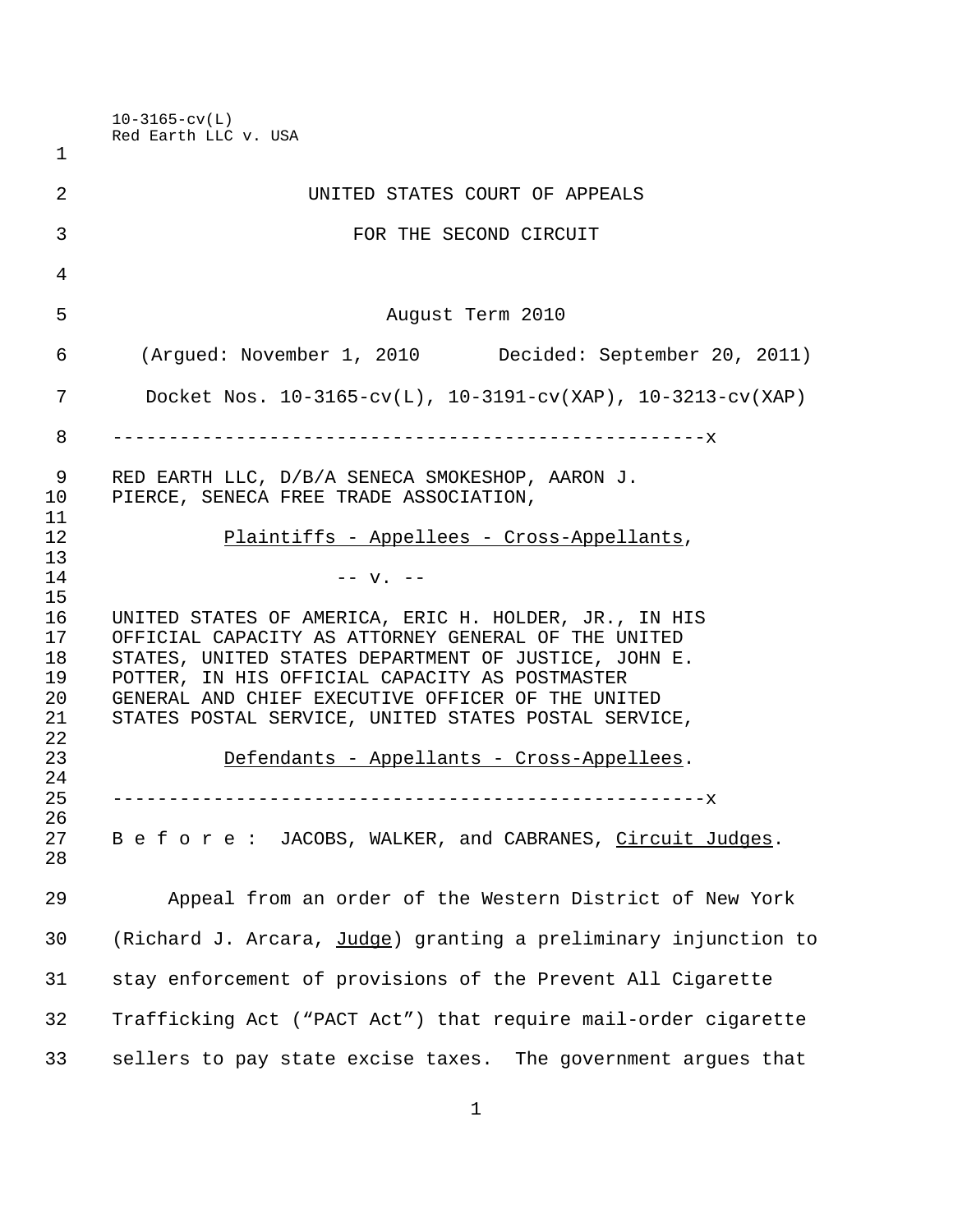the district court erred in concluding that plaintiffs were likely to succeed on their claim that the PACT Act's provision requiring out-of-state tobacco sellers to pay state excise taxes regardless of their contact with that state violates due process. We affirm the district court's order granting the preliminary injunction.

AFFIRMED.

| 8  | MICHAEL P. ABATE, Attorney,         |
|----|-------------------------------------|
| 9  | Appellate Staff, Department of      |
| 10 | Justice Civil Division, Washington, |
| 11 | D.C. (Tony West, Assistant Attorney |
| 12 | General, William J. Hochul, Jr.,    |
| 13 | United States Attorney for the      |
| 14 | Western District of New York, Mark  |
| 15 | B. Stern, Alisa B. Klein,           |
| 16 | Attorneys, Appellate Staff,         |
| 17 | Department of Justice Civil         |
| 18 | Division, on the brief), for        |
| 19 | Defendants-Appellants-Cross-        |
| 20 | Appellees.                          |
| 21 |                                     |
| 22 | LISA A. COPPOLA, Rupp, Baase,       |
| 23 | Pfalzgraf, Cunningham & Coppola     |
| 24 | LLC, Buffalo, NY for Plaintiffs-    |
| 25 | Appellees-Cross-Appellants Red      |
| 26 | Earth LLC, d/b/a Seneca Smokeshop   |
| 27 | and Aaron J. Pierce.                |
| 28 |                                     |
| 29 | HOWARD M. RADZELY, Morgan, Lewis &  |
| 30 | Bockius LLP, Washington, D.C. (R.   |
| 31 | Edward Cruz, Russell R. Bruch, Leni |
| 32 | D. Battaglia, Morgan, Lewis &       |
| 33 | Bockius LLP, Washington, D.C.,      |
| 34 | Daniel B. Moar, Goldberg Segalla    |
| 35 | LLP, Buffalo, NY, on the brief),    |
| 36 | for Plaintiff-Appellee-Cross-       |
| 37 | Appellant Seneca Free Trade         |
| 38 | Association.                        |
| 39 |                                     |
| 40 | Richard T. Sullivan, Harris Beach   |
| 41 | PLLC, Buffalo, NY, for Amici Curiae |
|    |                                     |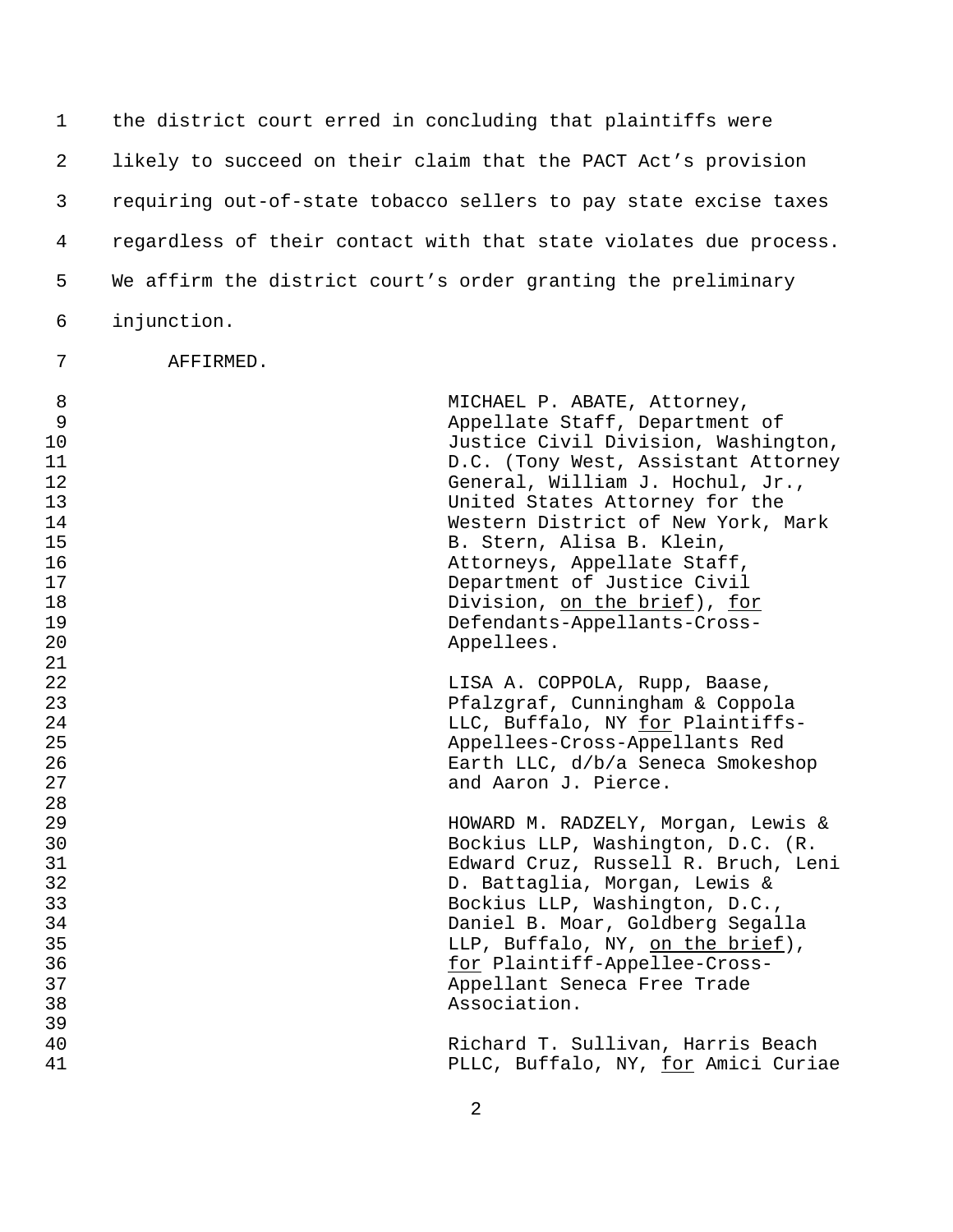1<br>2<br>2<br>2 Stores and New York Association of Convenience Stores.

5 Allison M. Zieve (Gregory A. Beck, on the brief), Public Citizen 7<br>External Litigation Group, Washington, DC,<br>For Amici Curiae American Cancer 8 for Amici Curiae American Cancer<br>9 for American Cancer Society<br>9 for American Cancer Society Society, American Cancer Society Cancer Action Network, American 11 12 European State of the Heart Association, American Legacy<br>12 Eoundation, American Lung Foundation, American Lung Association and Campaign for Tobacco-Free Kids.

 Michael A. Cardozo, Corporation 17 Counsel of the City of New York<br>18 (Eric Proshansky, Victoria Scal: 18 (Eric Proshansky, Victoria Scalzo, 19 (Eric Proshansky, Victoria Scalzo, 19 (Eric Proshansky, Victoria Scalzo, 19 (Eric Proshansky, Victoria Scalzo, 19 (Eric Proshansky, Victoria Scalzo, 19 (Eric Proshansky, Victoria Sc Aaron M. Bloom, William H. Miller, Assistant Corporation Counsel, on the brief), New York, NY, for Amicus Curiae City of New York.

Carol E. Heckman, Harter Secrest & Emery LLP, Buffalo, NY (Riyaz A. Kanji, Kanji & Katzen, PLLC, Ann Arbor, Michigan, on the brief), for Amicus Curiae Seneca Nation of Indians.

 Andrew M. Cuomo, Attorney General of the State of New York (Barbara D. Underwood, Solicitor General, Alison J. Nathan, Special Counsel to the Solicitor General, Benjamin 36 N. Gutman, Deputy Solicitor General, on the brief), New York, NY, for Amici Curiae States of New York, Alaska, Arizona, Arkansas, California, Connecticut, Delaware, District of Columbia, Florida, Georgia, Hawaii, Idaho, Illinois, Indiana, Iowa, Kansas, Louisiana, Maine, Maryland, Massachusetts, Michigan, Minnesota, Missouri, Montana, Nebraska, Nevada, New Hampshire, New Mexico, North Carolina, North Dakota, Ohio,

 $\frac{23}{24}$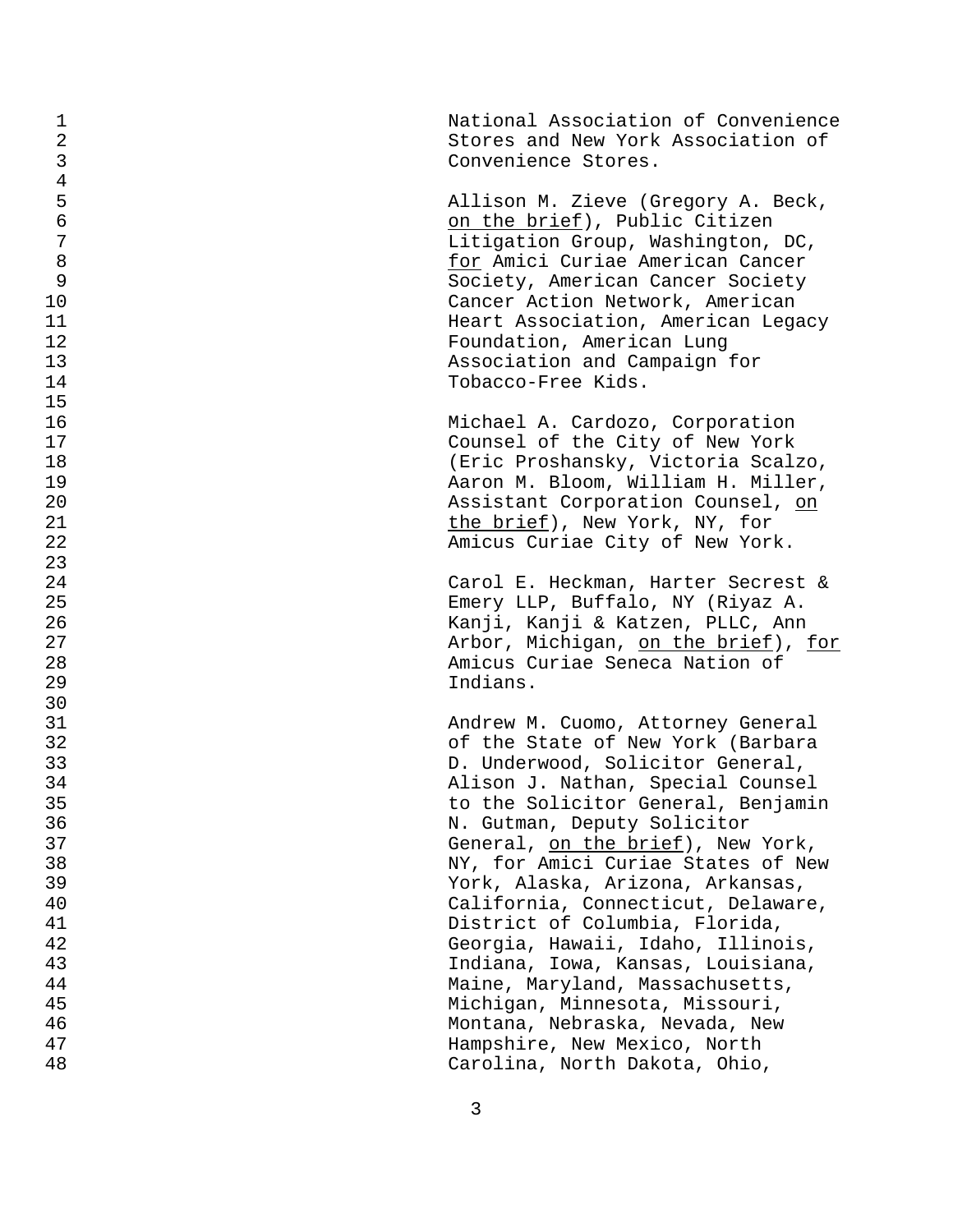Oklahoma, Pennsylvania, Rhode Island, South Carolina, South 3<br>Bakota, Tennessee, Utah, Vermont,<br>Washington, West Virginia, and Washington, West Virginia, and Wyoming. 

## PER CURIAM:

 The government appeals from a July 30, 2010 order of the District Court for the Western District of New York (Richard J. Arcara, Judge) granting a preliminary injunction to stay enforcement of provisions of the Prevent All Cigarette Trafficking Act ("PACT Act") requiring mail-order cigarette sellers to pay state excise taxes. The government argues that the district court erred in concluding that plaintiffs were likely to succeed on the merits of their claim that the PACT Act's provision requiring out-of-state tobacco sellers to pay state excise taxes, regardless of their contact with that state, violates the Constitution's Due Process Clause. Because we find the district court's entry of the preliminary injunction was not an abuse of discretion, we affirm.

## **BACKGROUND**

 The PACT Act, signed into law on March 31, 2010, imposes strict restrictions on the "delivery sale" of cigarettes and smokeless tobacco. Pub. L. No. 111-154, § 2(a), 124 Stat. 1087, 1088 (2010). A "delivery sale" occurs when the buyer and seller are not in each other's physical presence at the time the buyer requests or receives the cigarettes, as when cigarettes are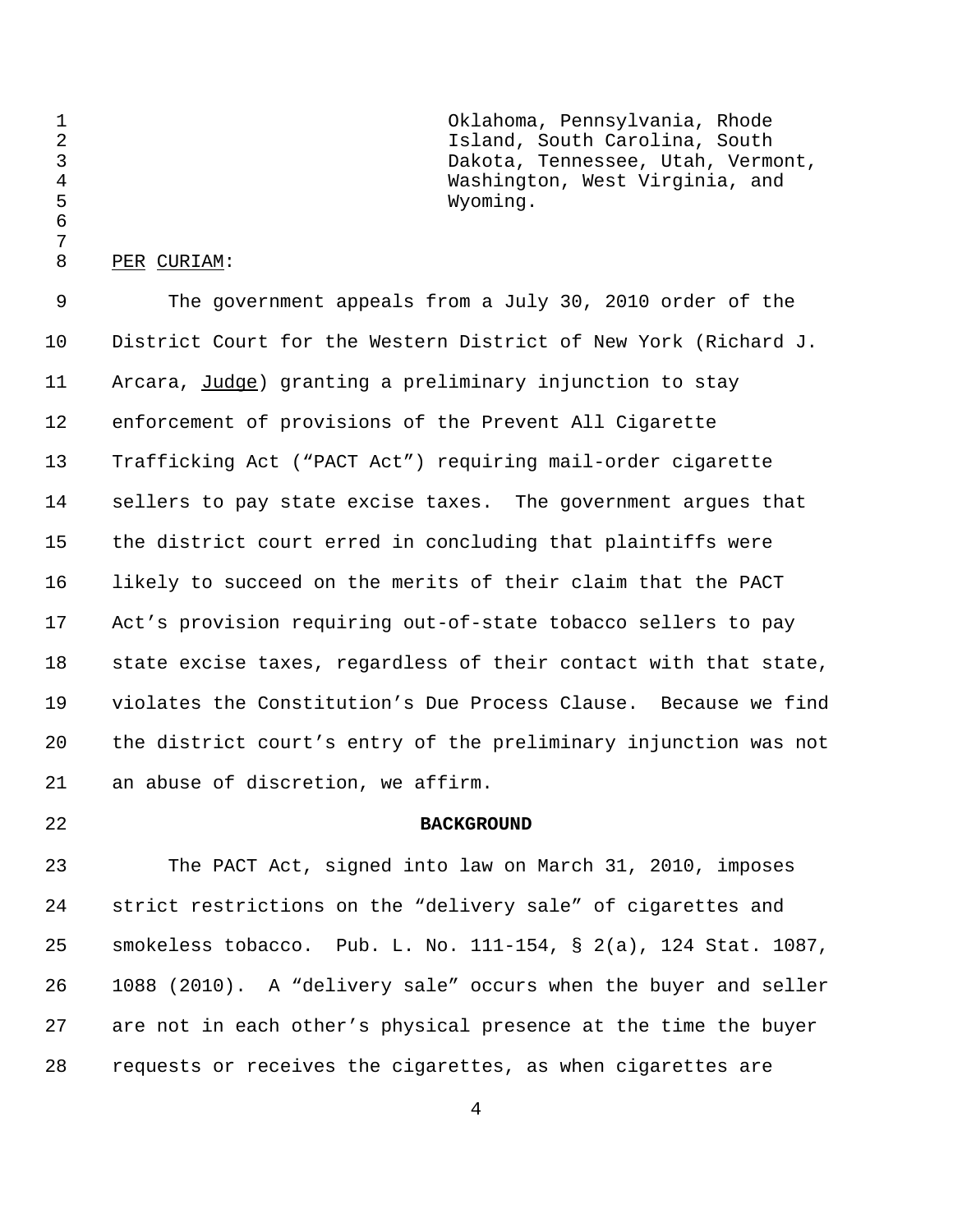ordered over the Internet and delivered by mail. 15 U.S.C. § 375(5). In order to "prevent tobacco smuggling" and "ensure the collection of all tobacco taxes," the statute demands that delivery sellers "comply with the same laws that apply to law-abiding tobacco retailers." 124 Stat. at 1087-88. To that end, the PACT Act requires delivery sellers to pay excise taxes, obey licensing and tax-stamping requirements, and otherwise comply with state and local tobacco laws "as if the delivery sales occurred entirely within the specific State and place" where the tobacco product is delivered. 15 U.S.C. § 376a(a)(3).

 Red Earth, LLC ("Red Earth") is a tobacco retail business and "delivery seller" under the PACT Act that is located on the Cattaraugus Indian Reservation in the territory of the Seneca Nation of Indians in New York State. The business is owned by Aaron J. Pierce, an enrolled member of the Seneca Nation. Red Earth is a member of the Seneca Free Trade Association ("SFTA"), a non-profit organization that represents hundreds of businesses licensed by the Seneca Nation. The SFTA's membership includes at least 140 tobacco retailers that sell and ship cigarettes to customers across the United States.

 Red Earth and other SFTA members, as Native American retailers operating in Indian country, can purchase cigarettes and other tobacco products free of state and local excise taxes. 24 See Dep't of Taxation & Fin. v. Milhelm Attea & Bros., Inc., 512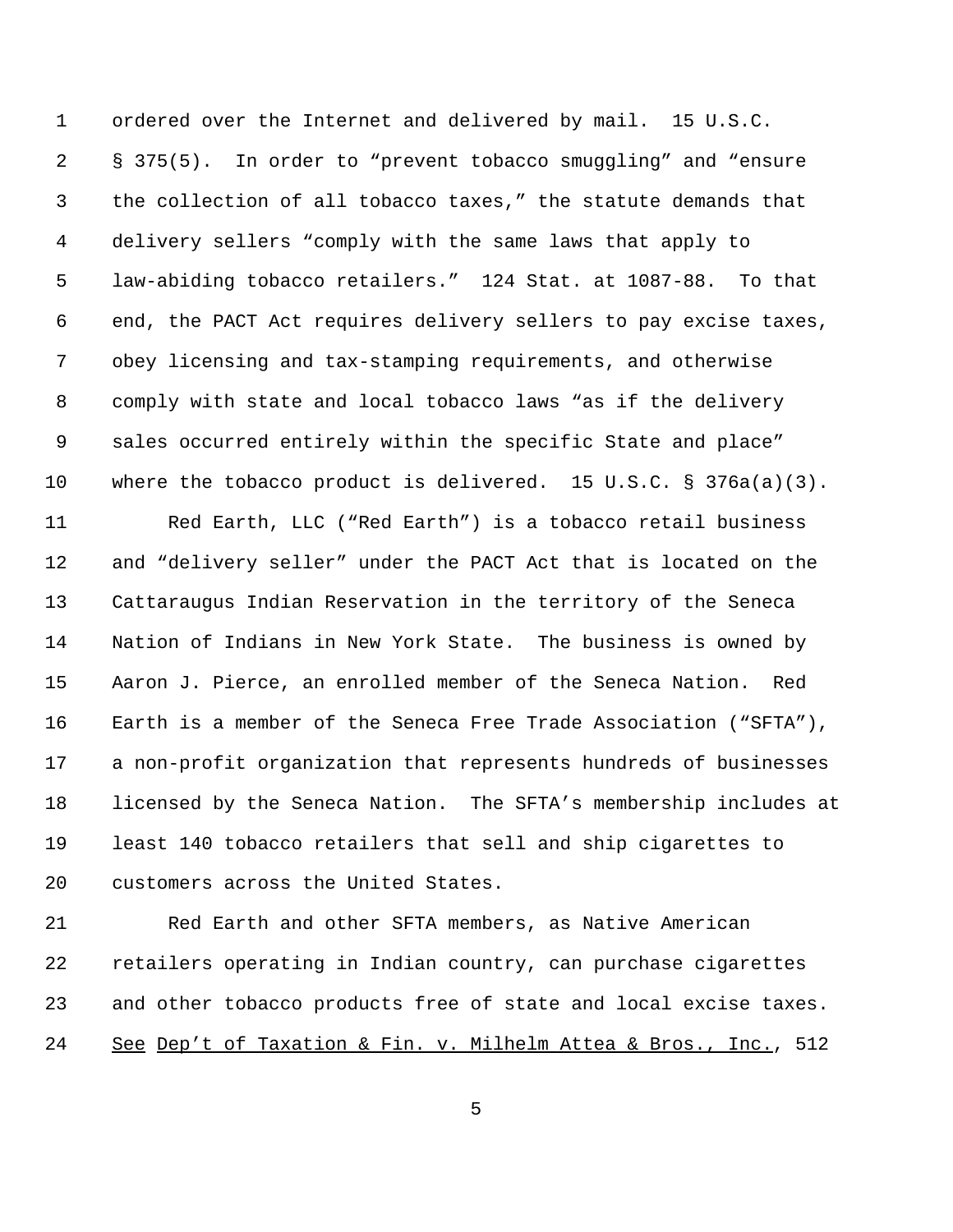U.S. 61, 64 (1994). Prior to the PACT Act, those tax savings were passed along to their customers: SFTA retailers sold tax- free cigarettes to customers via phone, fax, and the Internet, and shipped them by mail**.** For these out-of-state sales, state and local governments could collect excise taxes only directly from the customers, using sales reports that out-of-state tobacco sellers have to file with state tobacco tax administrators under 8 the Jenkins Act of 1949.<sup>1</sup> See Hemi Group, LLC v. City of New 9 York, 130 S. Ct. 983, 987 (2010). Red Earth's "business model," according to Pierce, is "predicated upon" selling cigarettes "free of New York State sales taxes by utilizing the Internet, telephone, and mail."

 The PACT Act does away with this business model by imposing on delivery sellers the burden of collecting taxes. Cigarette products cannot be sold or delivered until any state or local excise tax "has been paid," with "required stamps or other indicia that the excise tax has been paid . . . properly affixed or applied" to the product. 15 U.S.C. § 376a(d)(1). The statute bars the delivery of cigarettes or smokeless tobacco through the U.S. Postal Service, 18 U.S.C. § 1716E(a)(1), and imposes strict shipping, packaging, age-verification, and record-keeping requirements, 15 U.S.C. § 376a(b), (c). Violators are subject to

 <sup>1</sup> The PACT Act amends the Jenkins Act. <u>See</u> 124 Stat. at 1088, 1090, 1091, 1100, 1101.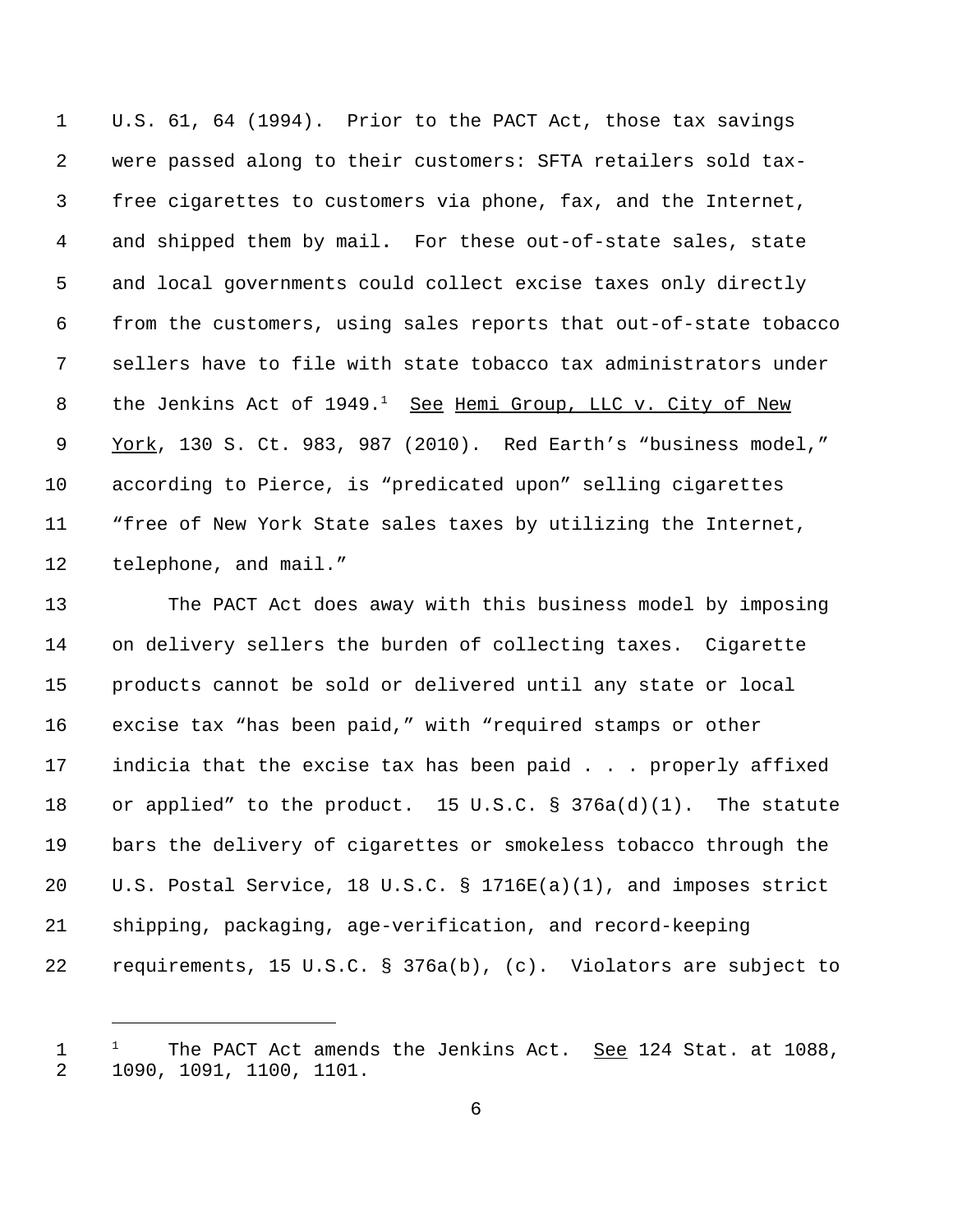civil and criminal penalties, including, for the first violation, up to three years' imprisonment and fines up to the greater of \$5,000 or two percent of the delivery seller's gross sales of tobacco products during the one-year period ending on the date of the violation. See 15 U.S.C. § 377(a)(1), (b)(1).

 On June 25, 2010, four days before the PACT Act was to go into effect, Pierce and Red Earth challenged the statute's constitutionality in a complaint filed in the Western District of New York. The district court temporarily stayed enforcement of the statute as to Pierce and Red Earth. After a similar complaint was filed by the SFTA, the district court consolidated the actions and expanded the stay to protect the SFTA's full membership.

 On July 30, 2010, the district court, finding that Red Earth, Pierce, and the SFTA (collectively "plaintiffs") were likely to succeed on the merits of their due process claim, entered a preliminary injunction that stayed enforcement of the PACT Act provisions requiring delivery sellers to prepay excise taxes and comply with all laws "as if the delivery sales occurred entirely" in the place of delivery. See 15 U.S.C. § 376a(a)(3)- (4), (d). Adopting as its premise that due process requires an out-of-state seller to maintain minimum contacts with a state before the state can subject it to taxation, see Quill Corp. v. North Dakota, 504 U.S. 298, 306-08 (1992), the district court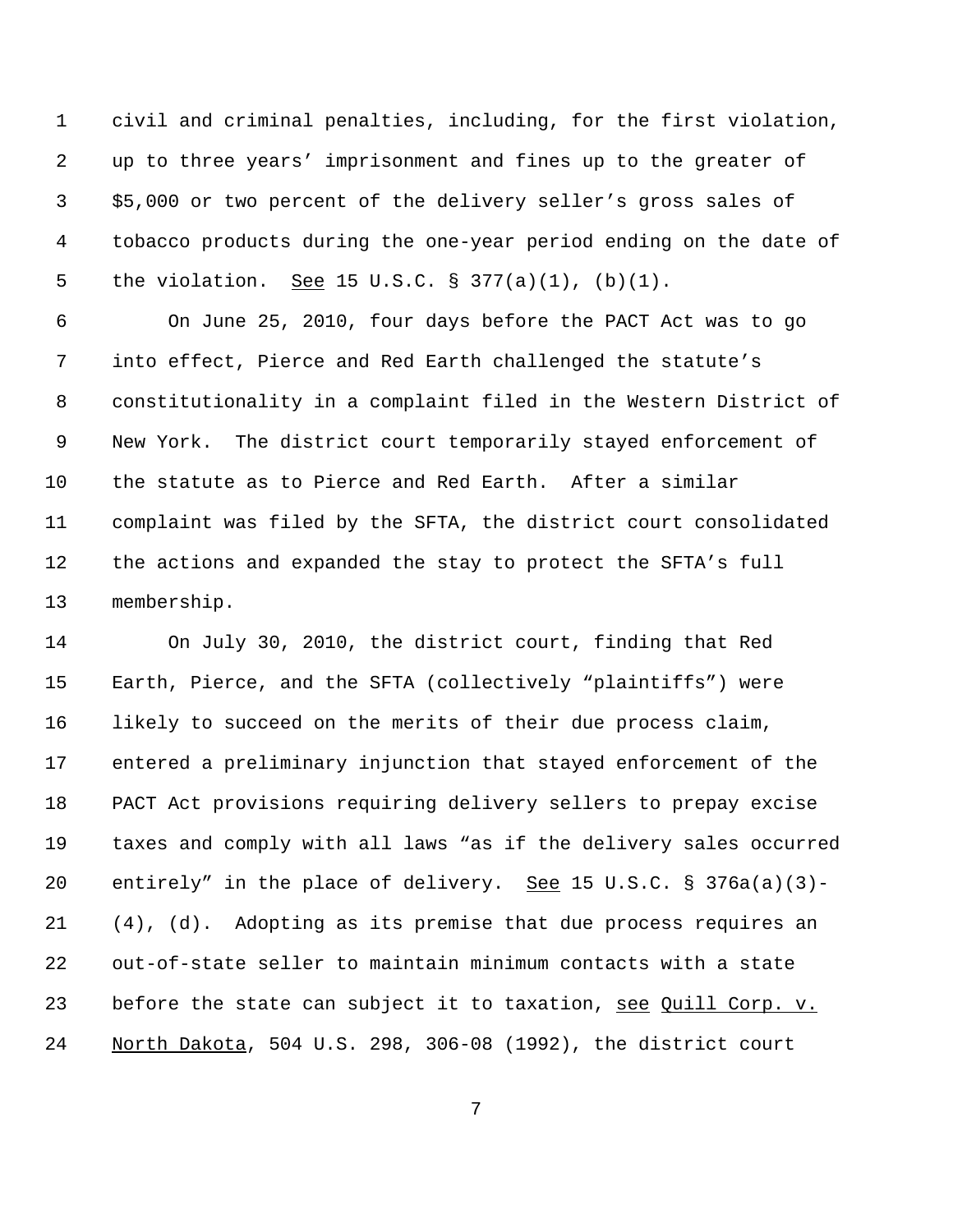found that the PACT Act's mandate that delivery sellers pay state taxes without regard to their contact with that state effectively "legislate[d] the due process requirement out of the equation." Red Earth LLC v. United States, 728 F. Supp. 2d 238, 252 (W.D.N.Y. 2010). The district court left undisturbed the remainder of the PACT Act, including its non-mailability and age- verification provisions. The district court further concluded that plaintiffs failed to show a likelihood of success as to their equal protection claims, and that they lacked standing to bring a Tenth Amendment claim. The government appeals, and plaintiffs cross-appeal, from that order. **DISCUSSION** We review a district court's entry of preliminary injunction for abuse of discretion. Green Party v. N.Y. State Bd. of Elections, 389 F.3d 411, 418 (2d Cir. 2004). A district court abuses its discretion when its decision is arbitrary or is based on "an error of law" or "a clearly erroneous finding of fact." Almontaser v. N.Y. City Dep't of Educ., 519 F.3d 505, 508 (2d Cir. 2008) (per curiam). To obtain a preliminary injunction, the moving party must demonstrate "(1) irreparable harm absent injunctive relief; (2) either a likelihood of success on the merits, or a serious question going to the merits to make them a

decidedly in the plaintiff's favor; and (3) that the public's

fair ground for trial, with a balance of hardships tipping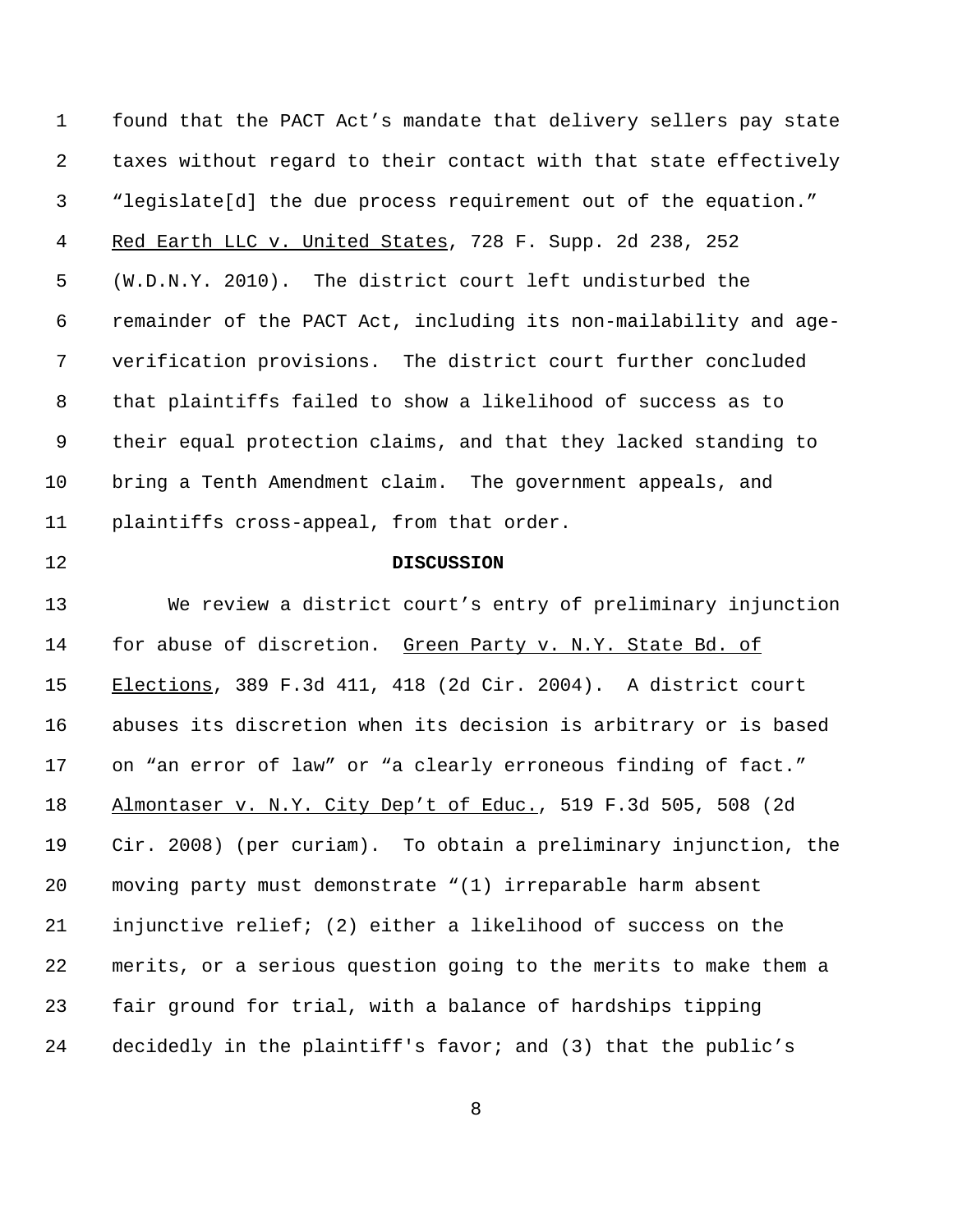interest weighs in favor of granting an injunction." Metro. Taxicab Bd. of Trade v. City of New York, 615 F.3d 152, 156 (2d Cir. 2010) (internal quotation marks and citations omitted). When, as here, the preliminary injunction "will affect government action taken in the public interest pursuant to a statutory or regulatory scheme," it "should be granted only if the moving party meets the more rigorous likelihood-of-success standard." 8 Id. (quoting County of Nassau v. Leavitt, 524 F.3d 408, 414 (2d Cir. 2008)).

 On appeal, the government argues that the district court abused its discretion in entering the preliminary injunction because plaintiffs failed to establish a likelihood of success on the merits of their due process claim. Plaintiffs, in cross- appeals, challenge the district court's assessment of their equal protection and Tenth Amendment claims. We address each appeal in turn.

**I. The Government's Appeal**

A.

 The Due Process Clause of the Fourteenth Amendment places limits on a state's ability to tax out-of-state vendors. Principally, "due process requires some definite link, some minimum connection, between a state and the person, property or transaction it seeks to tax." Miller Bros. Co. v. Maryland, 347 U.S. 340, 344-45 (1954). For purposes of a delivery seller's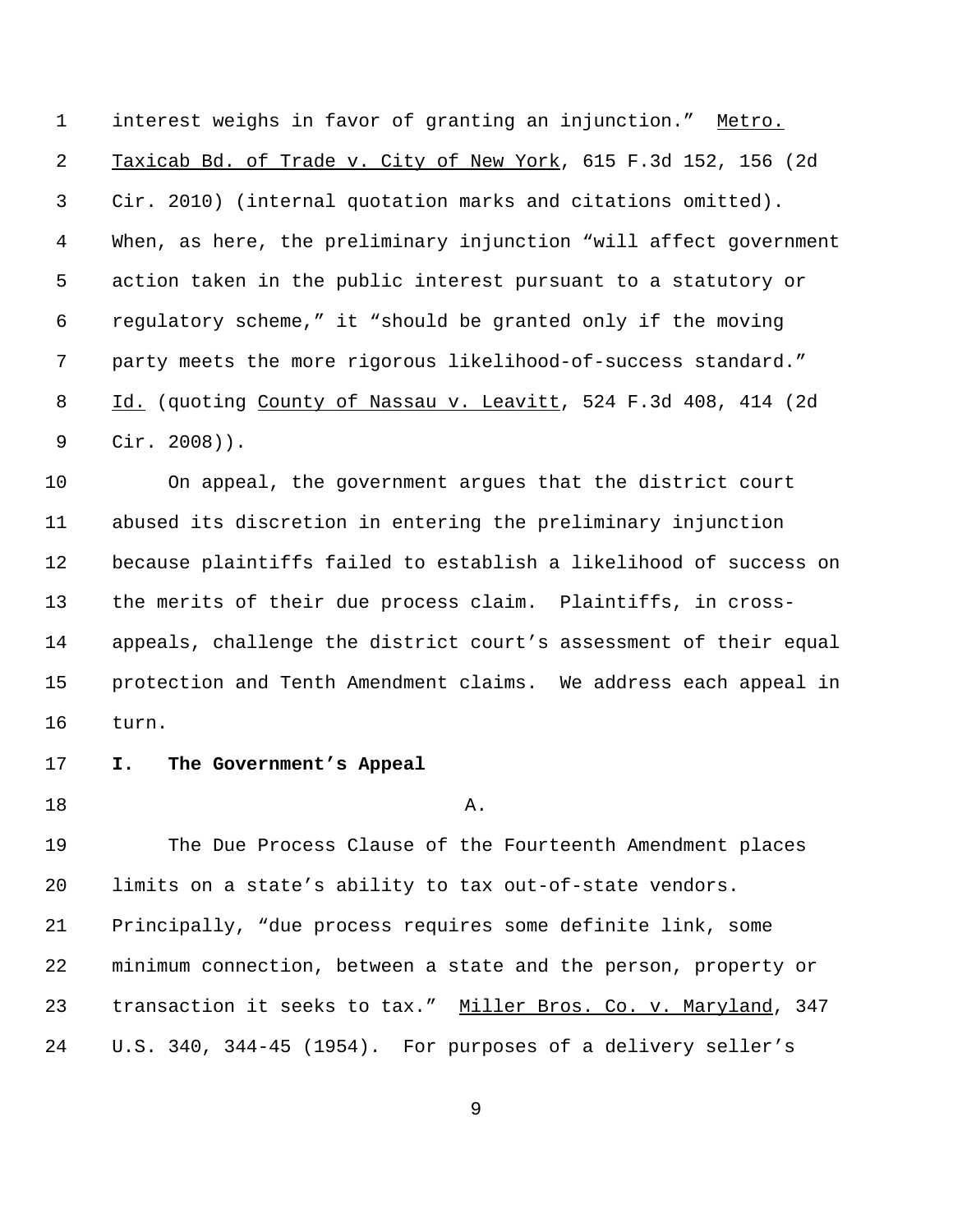obligation to comply with state tax laws, the PACT Act creates the fiction that every delivery sale occurs "entirely within the specific State and place" where the tobacco product is delivered. 15 U.S.C. § 376a(a)(3). This action raises the question of whether Congress can, consistent with constitutional due process, require a vendor to submit to the taxing jurisdiction of any state into which it makes at least one sale, without regard to the extent of that vendor's contact with the state.

9 The district court, relying on Quill Corp. v. North Dakota, 504 U.S. 298 (1992), and applying the preliminary injunction standard, concluded that Congress most likely cannot do so. In 12 Quill, the Supreme Court overruled its previous due process holdings to the extent they "indicated that the Due Process Clause requires physical presence in a State for the imposition 15 of duty to collect a use tax." Id. at 308. Twenty-five years earlier, the Supreme Court had refused to obliterate "the sharp distinction . . . between mail order sellers with retail outlets, solicitors, or property within a State," who could be subject to state taxes, "and those who do no more than communicate with customers in the State by mail or common carrier as part of a 21 general interstate business," who could not. Nat'l Bellas Hess, Inc. v. Dep't of Revenue, 386 U.S. 753, 758 (1967).

 That distinction gave way in Quill. Recognizing that its due process jurisprudence had "evolved substantially" since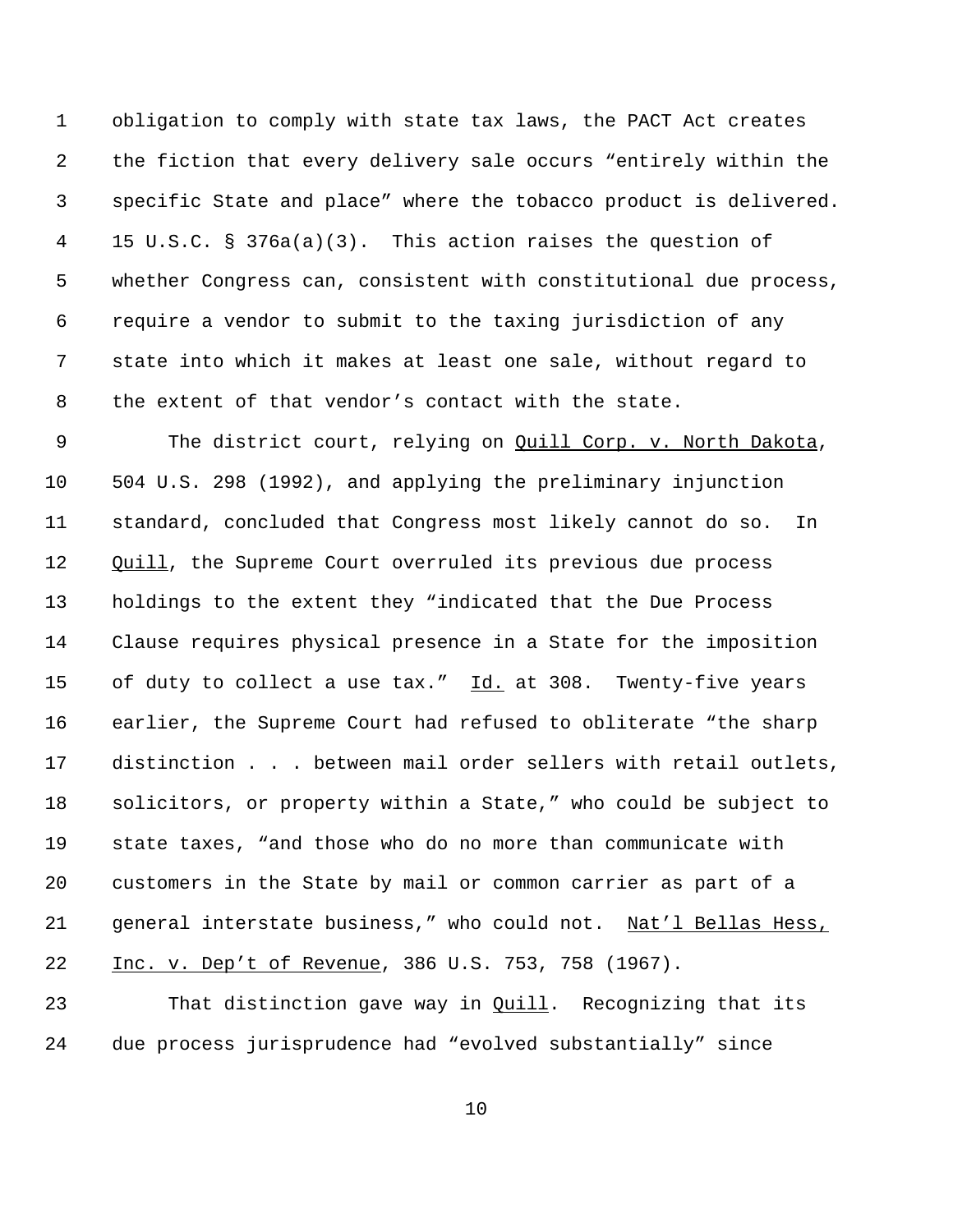1 Bellas Hess, "particularly in the area of judicial jurisdiction," the Court, in the area of taxation, analogized its due process analysis to its jurisdictional holdings. Quill, 504 U.S. at 307- 08. With regard to personal jurisdiction, the Supreme Court had "abandoned more formalistic tests that focused on a defendant's 'presence' within a State in favor of a more flexible inquiry into whether a defendant's contacts with the forum made it reasonable, in the context of our federal system of Government, to require it to defend the suit in that State." Id. at 307. The relevant inquiry asked "whether a defendant had minimum contacts with the jurisdiction 'such that the maintenance of the suit does not offend traditional notions of fair play and substantial justice.'" Id. at 308 (quoting Int'l Shoe Co. v. Washington, 326 U.S. 310, 316 (1945)). Physical presence within a state was not, therefore, a prerequisite to that state's exercise of personal jurisdiction over a foreign corporation, provided that the corporation had "purposefully avail[ed] itself of the benefits of an economic market in the forum State." Id. at 307-08.

20 The Supreme Court in Quill relied on "[c]omparable reasoning" to answer the question before it: whether North Dakota could require an out-of-state mail-order house "engaged in continuous and widespread solicitation of business" within the state to collect from its customers, and remit to the state, a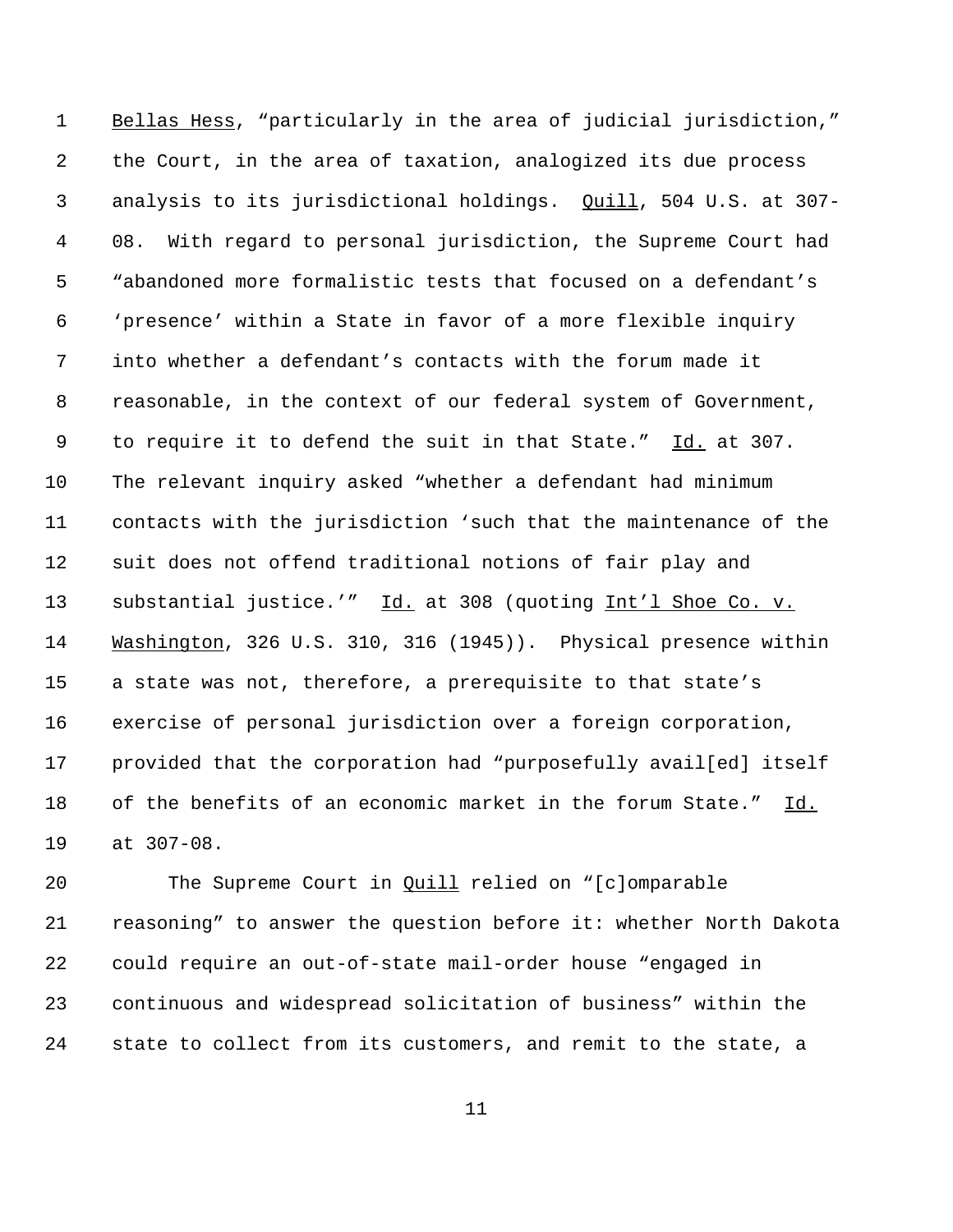1 use tax. Id. at 301, 308. Taxation in that context comported with due process, the Court concluded, because it was beyond dispute that the seller had "purposefully directed its activities at North Dakota residents, that the magnitude of those contacts [was] more than sufficient for due process purposes, and that the use tax [was] related to the benefits [the seller] receive[d] 7 from access to the State." Id. at 308.

 In the case before us, the district court observed that the PACT Act "automatically subjects" delivery sellers to the laws of the forum state "notwithstanding the presence or absence of any other contacts with that forum." Red Earth, 728 F. Supp. 2d at 251. Congress, in other words, was "broadening the jurisdictional reach of each state and locality without regard to the constraints imposed by the Due Process Clause," which the 15 district court concluded it "cannot do." Id. at 252. On that basis, the district court found that plaintiffs had shown a likelihood of success on the merits of their due process claim. The government, on appeal, contests this conclusion.

 Under the deferential abuse of discretion standard, as long as the district court did not act arbitrarily, we will overturn the preliminary injunction only if the district court made an error of law or a clearly erroneous finding of fact. We find neither. The Supreme Court observed in Quill that, while Congress "may authorize state actions that burden interstate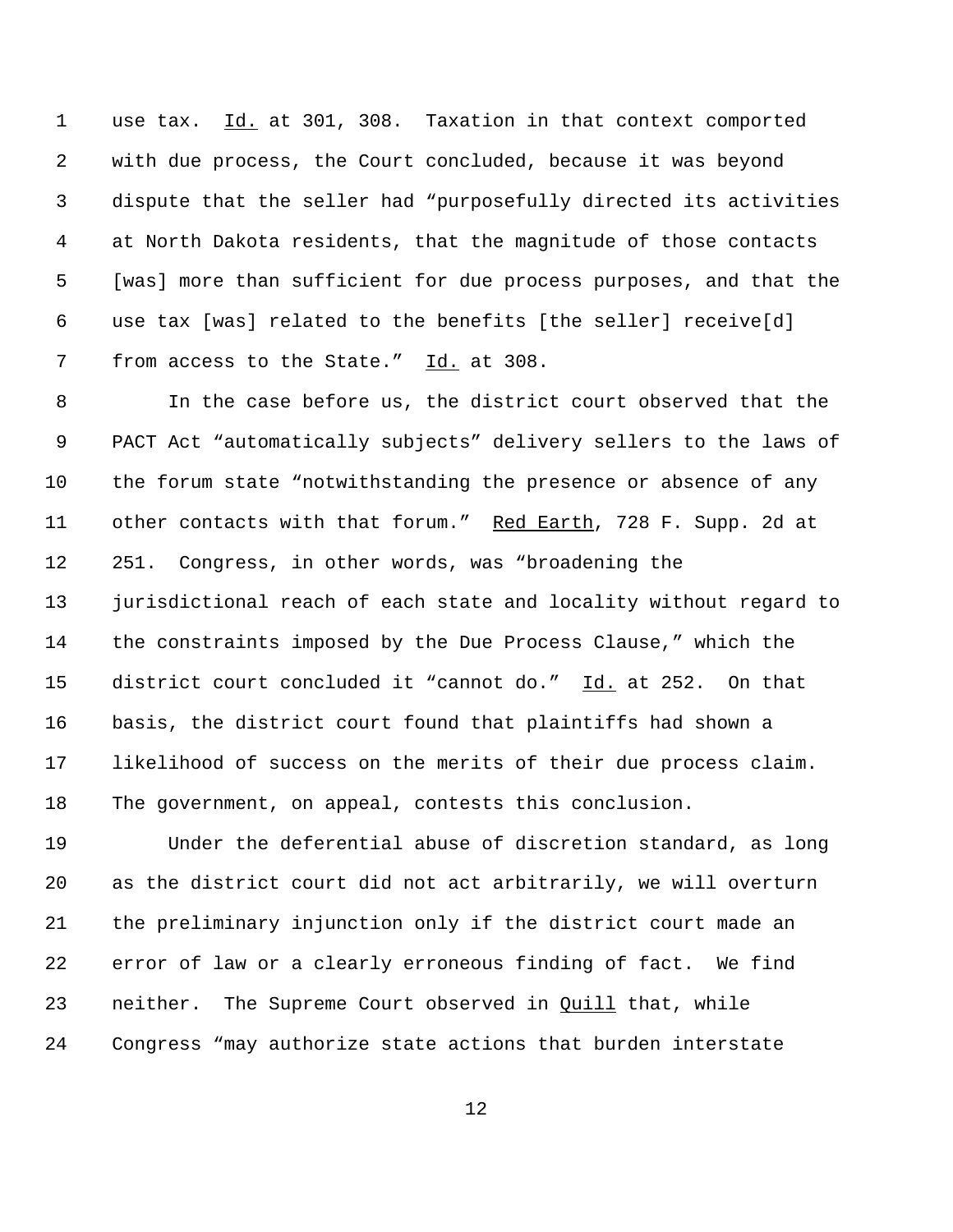commerce," it "does not similarly have the power to authorize 2 violations of the Due Process Clause." Quill, 504 U.S. at 305. The PACT Act requires a seller to collect state and local taxes based on its making of one delivery, but the federal courts have for decades steered away from the question of whether a single sale is enough to satisfy the requirements of due process. The Supreme Court has never found "that a single isolated sale . . . 8 is sufficient." J. McIntyre Mach., Ltd. v. Nicastro, 131 S. Ct. 2780, 2792 (2011) (Breyer, J., concurring in the judgment). Nor has it held that a single sale into a state is insufficient for due process purposes, although its "previous holdings suggest" as 12 much. Id. Where "the underlying constitutional question is close," a court reviewing the issuance of a preliminary injunction "should uphold the injunction and remand for trial on the merits." Ashcroft v. ACLU, 542 U.S. 656, 664-65 (2004). Because the district court reached a reasonable conclusion on a close question of law, there is no need for us to decide the merits at this preliminary stage. We find that the district court acted within its discretion in entering the injunction here.

21 B.

 The government also contends that the district court abused its discretion by entering an injunction that is too broad in scope. The injunction applies only to three provisions of the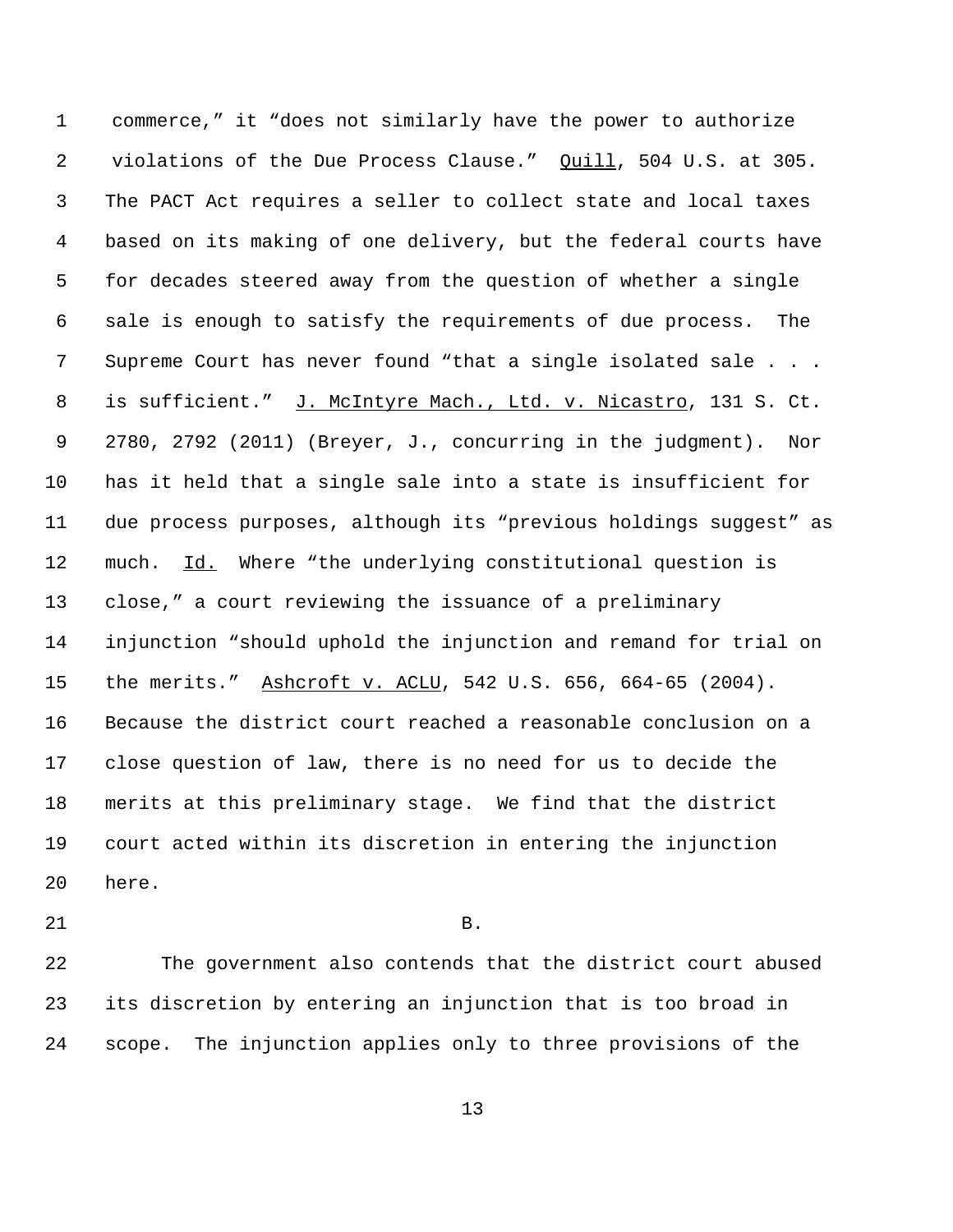PACT Act: (1) 15 U.S.C. § 376a(a)(3), which requires delivery sellers to comply with all state and local laws, including those imposing excise taxes, as if the delivery sales occurred entirely within that state; (2) § 376a(d), which requires delivery sellers to pay state and local tobacco taxes before delivering their 6 products; and (3) § 376a(a)(4), which mandates compliance with § 376a(d). Although only the PACT Act's tax-collecting provisions present a due process problem, the district court also enjoined the mandate that delivery sellers comply with "laws imposing . . . restrictions on sales to minors" and "other . . . legal requirements relating to the sale, distribution, or delivery of cigarettes or smokeless tobacco" as if the sales occurred entirely within that state. 15 U.S.C. § 376a(3)(C)-(D).

 As the district court noted in denying the government's motion for a stay pending appeal, the injunction was crafted to preserve the age verification procedures that appear elsewhere in the PACT Act. Those provisions bar delivery sellers from selling or delivering tobacco products to anyone under the minimum age set by applicable law at the place of delivery, mandate that the purchaser or another adult sign for the product upon delivery, and require delivery sellers to verify the purchaser's age using a database. 15 U.S.C. § 376a(b)(4). Any defect in the injunction's application to one provision governing sales to minors is effectively nullified by its preservation of separate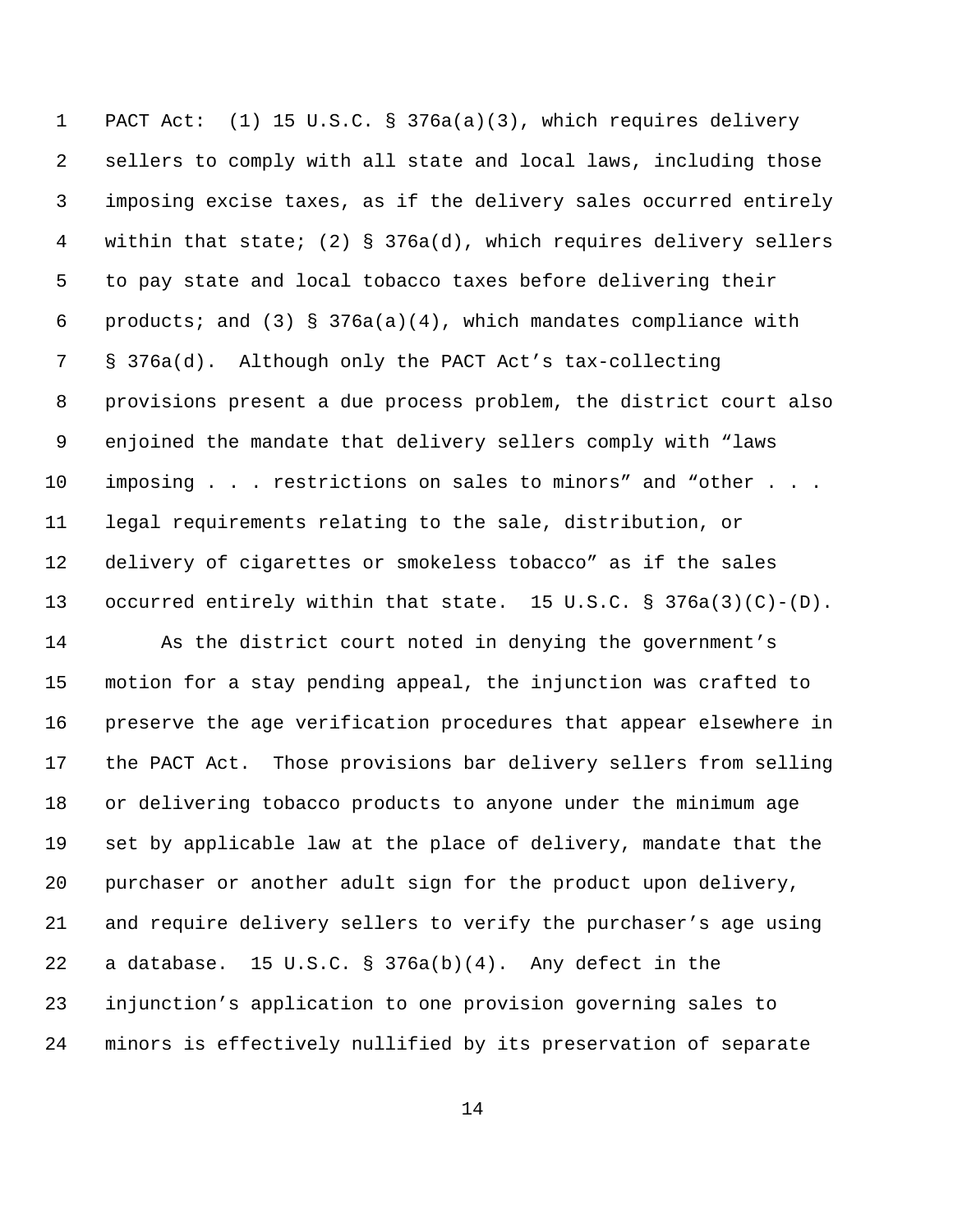restrictions to the same effect.

 The Supreme Court has instructed courts to "refrain from invalidating more of the statute than is necessary." Alaska Airlines, Inc. v. Brock, 480 U.S. 678, 684 (1987) (quoting Regan v. Time, Inc., 468 U.S. 641, 652 (1984) (plurality opinion)). "Whenever an act of Congress contains unobjectionable provisions separable from those found to be unconstitutional, it is the duty of this court to so declare, and to maintain the act in so far as 9 it is valid." Id. (quoting Regan, 468 U.S. at 652) (alterations omitted). The district court heeded that guidance by limiting its injunction to three provisions of the PACT Act, all of which impose on delivery sellers the obligation to collect state and local taxes without regard to due process. Although the district court arguably could have wielded its scalpel even more finely – for example, by excluding § 376a(a)(3)(C), regarding laws imposing "restrictions on sales to minors" - its failure to do so was not an abuse of discretion and is of no practical consequence.

C.

 The government assails the district court's calculus as to the balance of equities and the public interest. The district court concluded that the public interest favors injunctive relief due to the PACT Act's threatened economic impact on the delivery sellers, many of whom claim they do not have the financial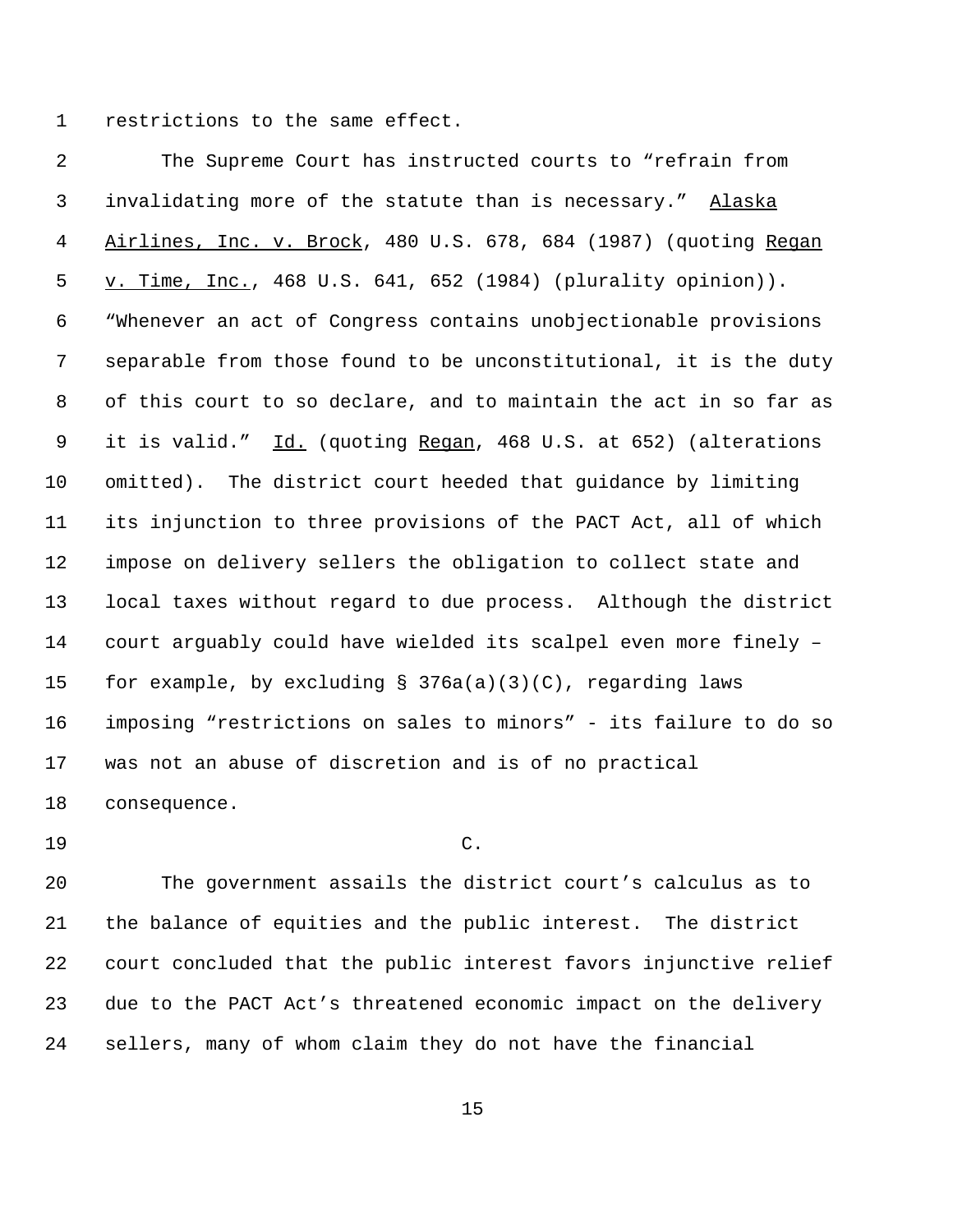wherewithal to comply with the PACT Act's requirements and would go out of business if the statute were enforced. Inaction by the court would therefore confront delivery sellers with "the Hobson's choice of ceasing what they believe to be lawful business activities, or continuing to engage in those activities while facing the threat of criminal prosecution if they are 7 wrong." Red Earth, 728 F. Supp. 2d at 259. The government contends that these threats are overstated, as compliance with the PACT Act demands, for the vast majority of states, simple reliance on state-licensed stamping agents to apply tax stamps to the product. Furthermore, the PACT Act serves the public interest by supporting tobacco control efforts and discouraging youth demand for cigarettes, goals that, in the government's view, outweigh unsubstantiated claims of economic harm.

 We agree with the district court that the equities tip in the plaintiffs' favor because of the adverse economic effects that will result from enforcement of the statute in violation of the due process rights they may have. The district court therefore did not abuse its discretion in concluding that the potential for economic harm to plaintiffs tipped the scales of public interest in favor of enjoining the problematic provisions.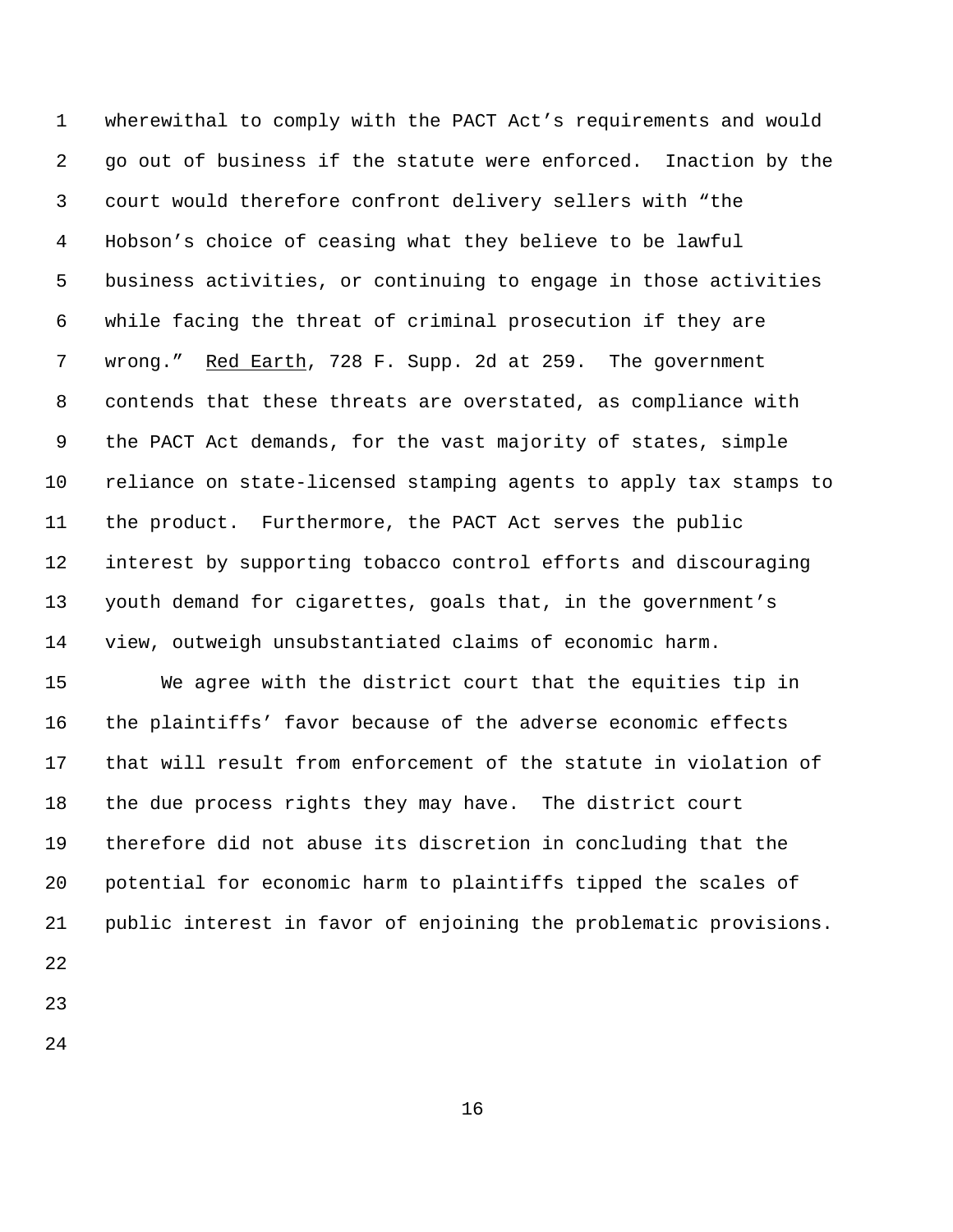## **II. Plaintiffs' Cross Appeals**

 $A$ .

 Plaintiffs allege that the PACT Act violates the Fifth Amendment's equal protection guarantees because it intentionally targets Native Americans, and because it exempts only residents of Alaska and Hawaii from the statute's exclusion on the use of the mails. The district court concluded that plaintiffs' equal protection claims were unlikely to succeed on the merits. Red Earth and Pierce argue that the district court erred as to the intentional discrimination claim, and the SFTA asserts that the district court erred as to the non-mailability claim.

 Red Earth and Pierce allege that the PACT Act, although a facially neutral statute, was motivated by discriminatory animus towards Native Americans and that its application results in a 15 discriminatory effect. See Village of Arlington Heights v. Metro. Hous. Dev. Corp., 429 U.S. 252, 264-65 (1977) (requiring proof of "racially discriminatory intent" in addition to "racially disproportionate impact" to find that official action violates equal protection). Discriminatory intent "implies that the decisionmaker . . . selected or reaffirmed a particular course of action at least in part 'because of,' not merely 'in spite of,' its adverse effects upon an identifiable group." 23 Personnel Adm'r v. Feeney, 442 U.S. 256, 279 (1979).

The district court recognized that the PACT Act would have a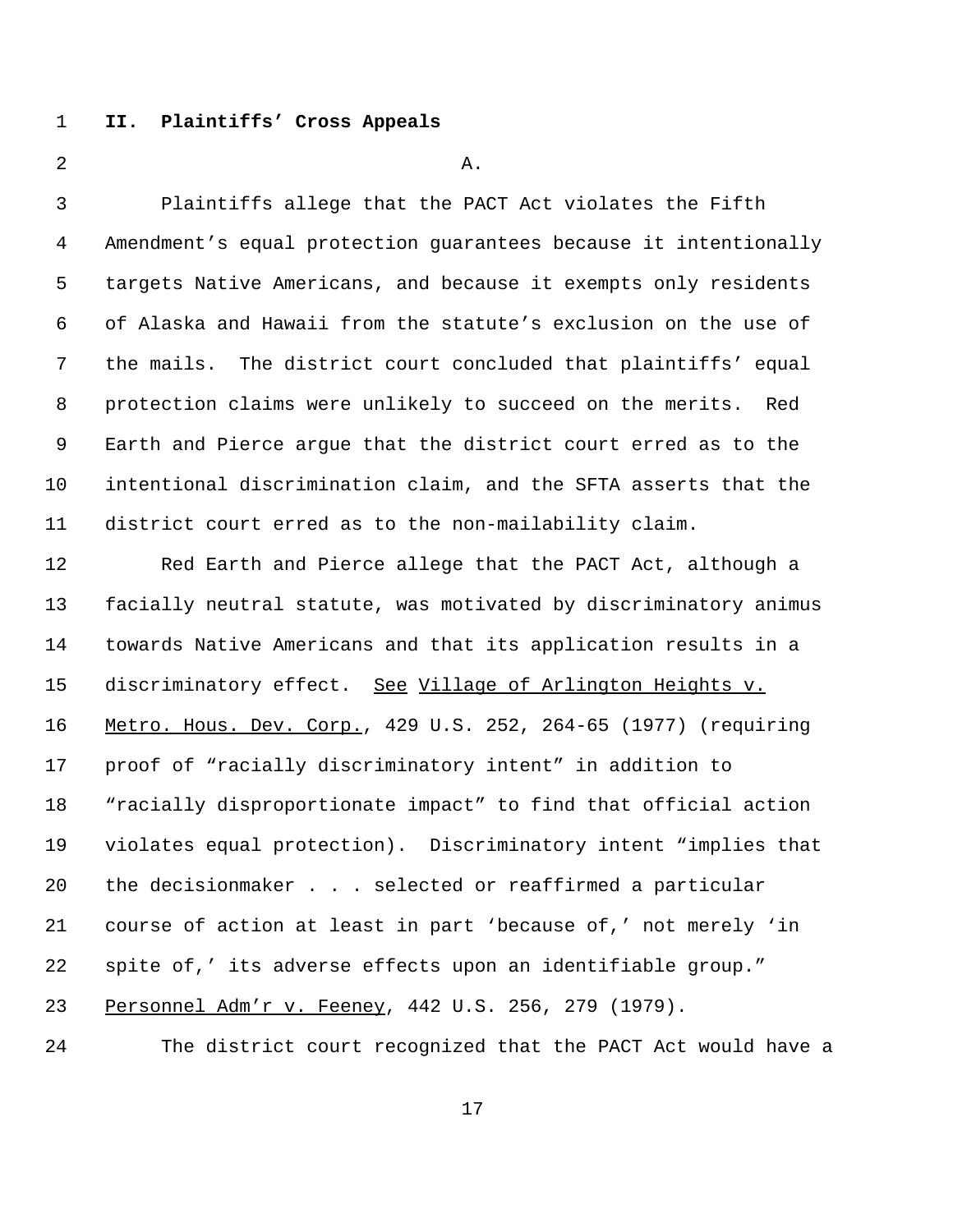disproportionate effect on Native Americans, who comprise at least 80 percent of delivery sellers. The district court also acknowledged plaintiffs' identification of evidence in the legislative history that they characterized as evincing animus towards Native Americans, such as laughter by some present when a letter from the Seneca Nation was introduced into the congressional record. However, the district court found that Congress's intent in passing the PACT Act was to curtail what it believed to be improper assertions of Native American sovereignty, not to purposefully discriminate against Native Americans as a group. As plaintiffs have failed to show that this finding was clearly erroneous, the district court did not abuse its discretion in deeming plaintiffs' intentional discrimination claim unlikely to succeed on the merits. The SFTA's equal protection challenge is based on an exception to the PACT Act's classification of all cigarettes and smokeless tobacco as "nonmailable." 18 U.S.C. § 1716E(a)(1). Although the statute prohibits the U.S. Postal Service from accepting cigarettes and smokeless tobacco for delivery, "mailings within the State of Alaska or within the State of 21 Hawaii" are excepted from that restriction.  $\underline{Id.}$  § 1716E(b)(2).

 residents of Alaska or Hawaii over similarly situated residents of other states. The district court rejected this challenge,

Plaintiffs argued that this provision irrationally favors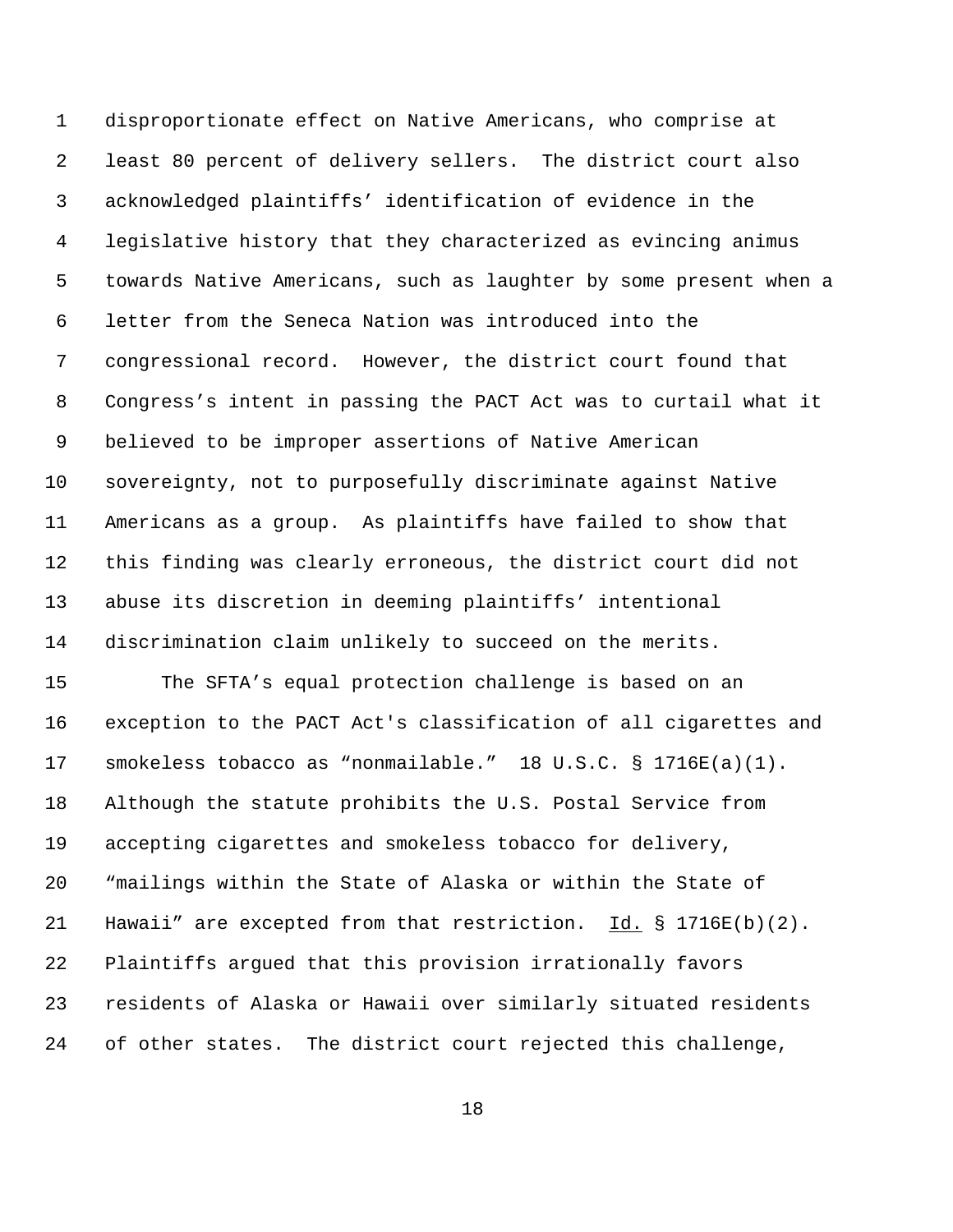finding the exception was rationally designed to ensure that residents of remote areas of Alaska and Hawaii could obtain cigarettes.

 On appeal, the SFTA reiterates that the exception for Alaska and Hawaii is over-inclusive, in that it applies to residents of cities like Anchorage and Honolulu, and under-inclusive, as it excludes similarly situated residents of remote regions in other states. However, "rational basis review allows legislatures to act incrementally and to pass laws that are over (and under) inclusive without violating" equal protection. Hayden v. Paterson, 594 F.3d 150, 171 (2d Cir. 2010). A classification "neither involving fundamental rights nor proceeding along suspect lines is accorded a strong presumption of validity." Heller v. Doe, 509 U.S. 312, 319 (1993). It will be upheld as long as there is "any reasonably conceivable state of facts that 16 could provide a rational basis for the classification." Id. at 17 320 (quoting FCC v. Beach Commc'ns, Inc., 508 U.S. 307, 313 (1993)). The district court properly concluded that this exception falls well within the bounds of rationality.

B.

 The Tenth Amendment provides that "[t]he powers not delegated to the United States by the Constitution, nor prohibited by it to the States, are reserved to the States respectively, or to the people." U.S. Const. amend. X.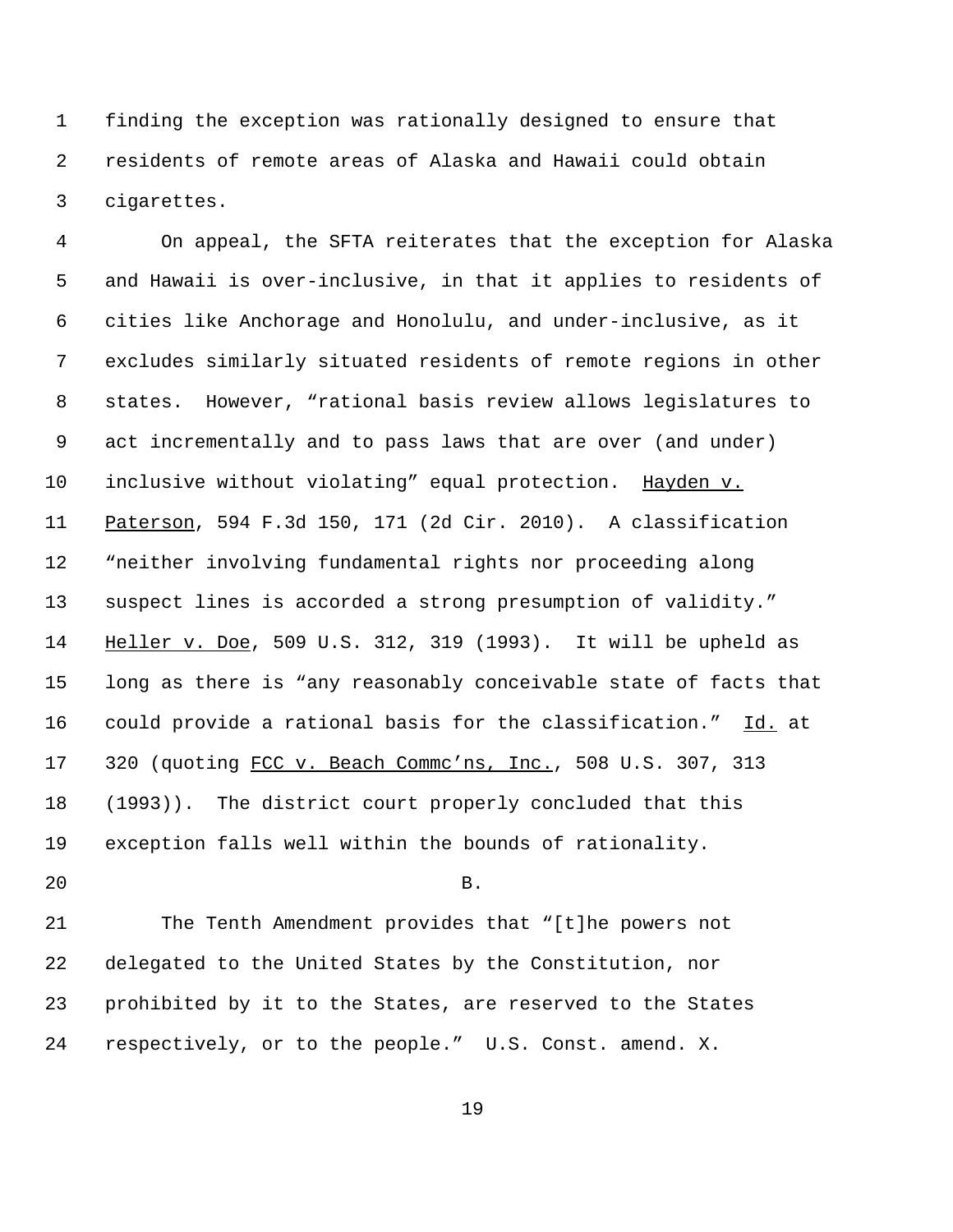Plaintiffs claim that, by attempting to levy state and local taxes, Congress is acting outside its enumerated powers in violation of the Tenth Amendment. The district court, relying on Brooklyn Legal Services Corporation B v. Legal Services Corporation, 462 F.3d 219, 234-36 (2d Cir. 2006), concluded that plaintiffs lack standing to assert a Tenth Amendment claim. 8 In Brooklyn Legal Services, after deciding that the question of standing under the Tenth Amendment was controlled by Tennessee Electric Power Co. v. Tennessee Valley Authority, 306 U.S. 118, 144 (1939), we found that plaintiffs lacked standing because "no plaintiff . . . represent[ed] a state or its instrumentality." See Brooklyn Legal Services, 462 F.3d at 234-35. In United States v. Bond, the Third Circuit, while recognizing a circuit split as to the issue of standing under the Tenth Amendment, similarly relied on Tennessee Electric in concluding that the individual plaintiff lacked standing to assert a Tenth Amendment claim. 581 F.3d 128, 136-38 (3d Cir. 2009), cert. granted, 131 19 S. Ct. 455 (2010). But see Gillespie v. City of Indianapolis, 185 F.3d 693, 703-04 (7th Cir. 1999) (allowing private parties to 21 bring Tenth Amendment challenges), cert. denied, 528 U.S. 1116 (2000). During the pendency of this appeal, the Supreme Court

reversed the Third Circuit, resolving this circuit split. In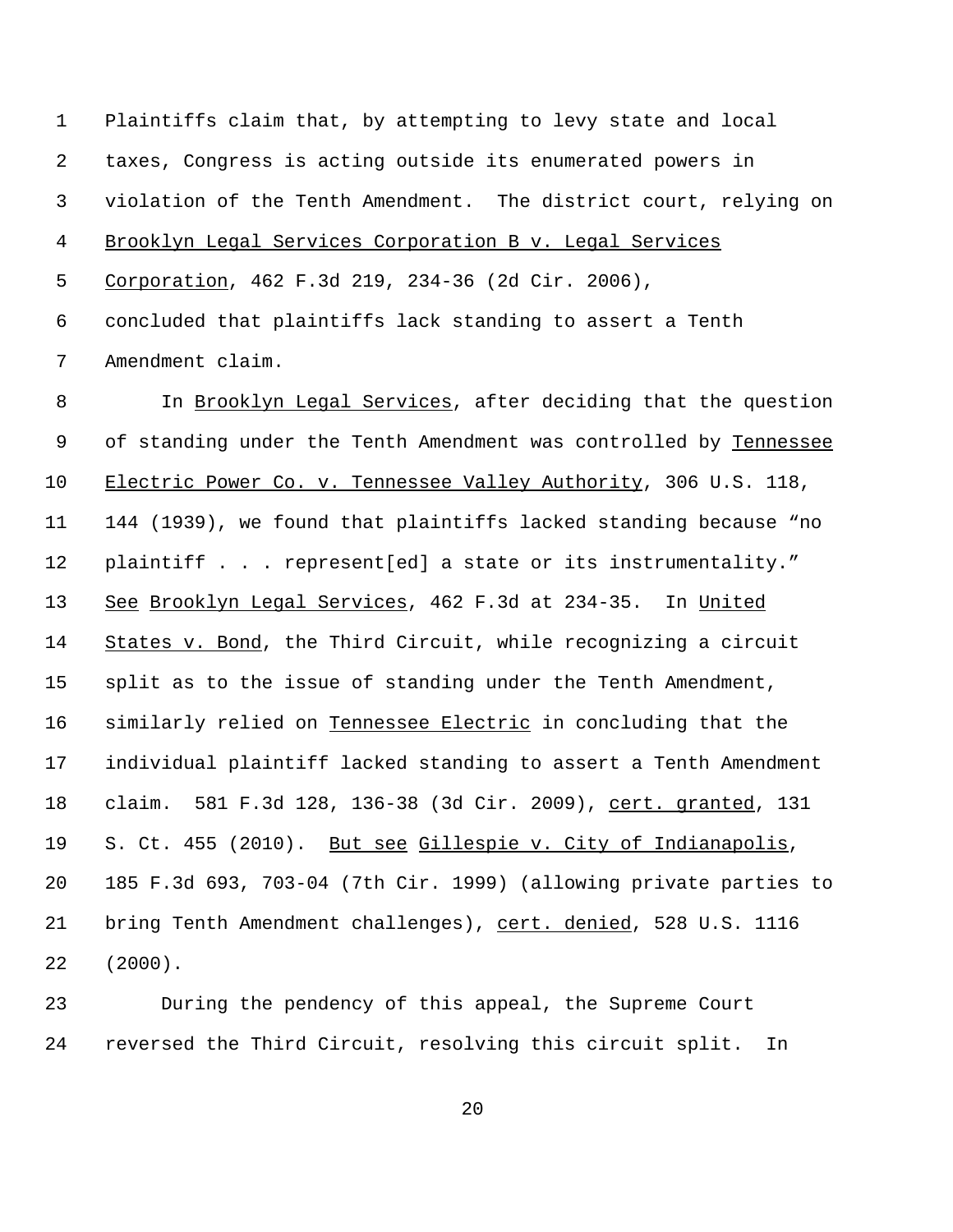Bond v. United States, 131 S. Ct. 2355 (2011), the Court held that an individual can have standing to pursue a Tenth Amendment claim. "[W]here the litigant is a party to an otherwise justiciable case or controversy, she is not forbidden to object that her injury results from disregard of the federal structure of our Government." Id. at 2366-67. Red Earth and the SFTA, in letters filed with the court pursuant to Federal Rule of Appellate Procedure 28(j), both state that Bond provides an additional basis for upholding the preliminary injunction issued by the district court. The government has not responded to plaintiffs' letters.

12 Bond effectively overrules Brooklyn Legal Services, and thus abrogates the basis for the district court's resolution of the Tenth Amendment question. Because the district court concluded that plaintiffs were unlikely to succeed on their Tenth Amendment claim based on their apparent lack of standing, it did not otherwise address the claim's viability on the merits. As we affirm the preliminary injunction on other grounds, and 19 plaintiffs do not contend that Bond warrants any expansion of that injunction, the outcome of this appeal is unaffected by the 21 Supreme Court's resolution of Bond. While it now appears that plaintiffs have standing to raise the Tenth Amendment claim, we have no need to address the likelihood that plaintiffs will succeed as to their Tenth Amendment claim and decline to do so.